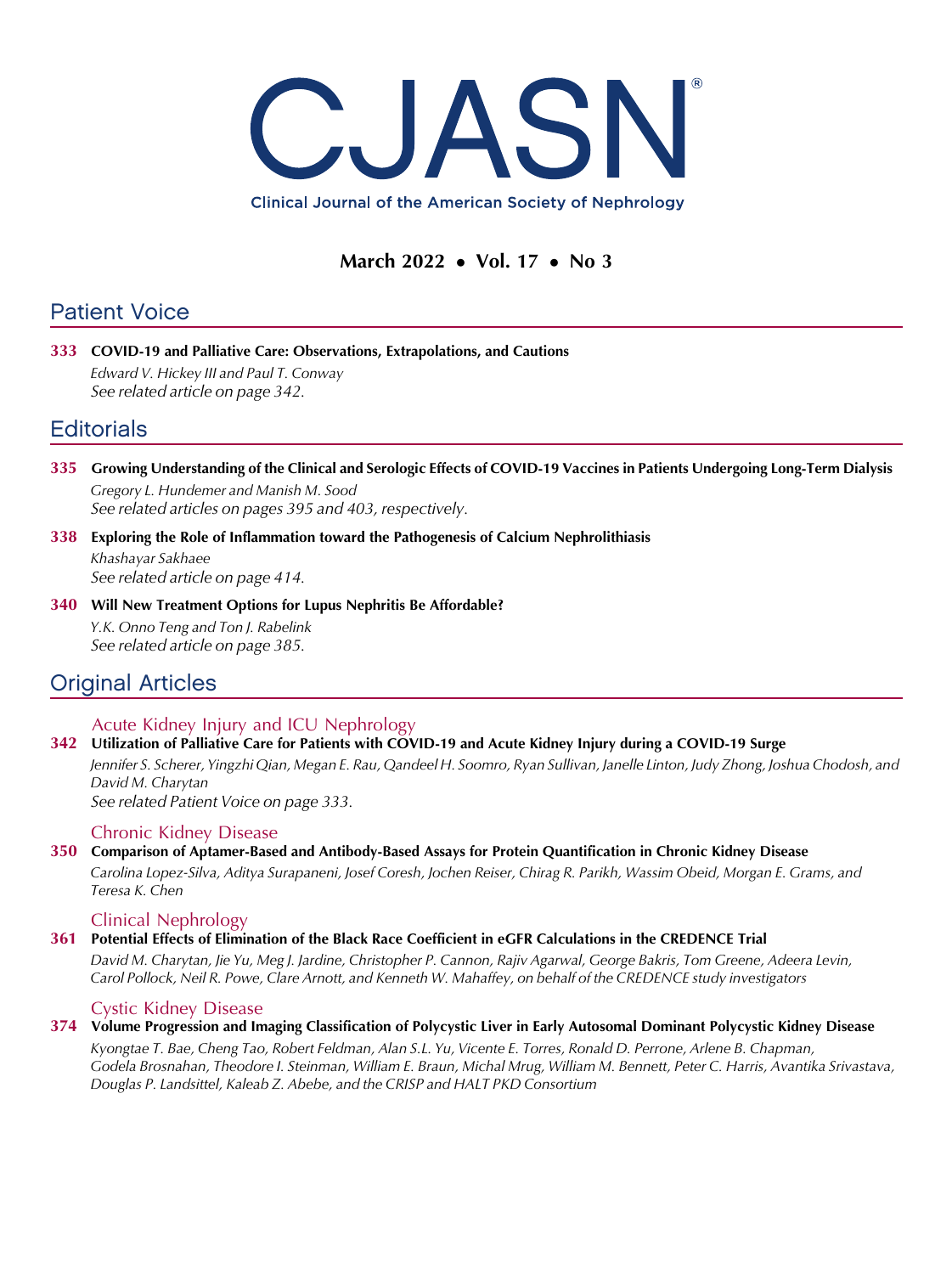### Glomerular and Tubulointerstitial Diseases

#### 385 The Cost-Effectiveness of Belimumab and Voclosporin for Patients with Lupus Nephritis in the United States

Olena Mandrik, James Fotheringham, Shijie Ren, Jeffrey A. Tice, Richard H. Chapman, Matthew D. Stevenson, Steven D. Pearson, Serina Herron-Smith, Foluso Agboola, and Praveen Thokala See related editorial on page 340.

#### Maintenance Dialysis

#### 395 Vaccination and COVID-19 Dynamics in Dialysis Patients

Khalil El Karoui, Maryvonne Hourmant, Carole Ayav, François Glowacki, Cécile Couchoud, and Nathanaël Lapidus, on behalf of the REIN Registry See related editorial on page 335.

#### 403 Seroresponse to SARS-CoV-2 Vaccines among Maintenance Dialysis Patients over 6 Months

Caroline M. Hsu, Daniel E. Weiner, Harold J. Manley, Gideon N. Aweh, Vladimir Ladik, Jill Frament, Dana Miskulin, Christos Argyropoulos, Kenneth Abreo, Andrew Chin, Reginald Gladish, Loay Salman, Doug Johnson, and Eduardo K. Lacson Jr. See related editorial on page 335.

#### Nephrolithiasis

#### 414 Inflammatory Cells in Nephrectomy Tissue from Patients without and with a History of Urinary Stone Disease

Pegah Dejban, Elena M. Wilson, Muthuvel Jayachandran, Loren P. Herrera Hernandez, Zejfa Haskic, Linda E. Wellik, Sutapa Sinha, Andrew D. Rule, Aleksandar Denic, Kevin Koo, Aaron M. Potretzke, and John C. Lieske See related editorial on page 338.

# Research Letters

- 423 Renin-Angiotensin-Aldosterone System Inhibitors and the Risk of AKI in COVID-19 Compared with Influenza Bethany C. Birkelo, Sharidan K. Parr, Amy M. Perkins, Robert A. Greevy Jr., Juan Pablo Arroyo, Adriana M. Hung, Andrew J. Vincz, Shailja C. Shah, Tarun Kapoor, Michael E. Matheny, and Edward D. Siew
- 426 Effect of the Refitted Race-Free eGFR Formula on the CKD Prevalence and Mortality in the Danish Population Søren Viborg Vestergaard, Uffe Heide-Jørgensen, Henrik Birn, and Christian Fynbo Christiansen

# Insights from the USRDS

429 Catheter-Associated Bloodstream Infections among Patients on Hemodialysis: Progress before and during the COVID-19 Pandemic Kirsten L. Johansen, David T. Gilbertson, James B. Wetmore, Yi Peng, Jiannong Liu, and Eric D. Weinhandl

# Kidney Transplantation Long-Term Management Challenges

- 434 De Novo Malignancies after Kidney Transplantation David Al-Adra, Talal Al-Qaoud, Kevin Fowler, and Germaine Wong
- 444 Managing Patients with Failing Kidney Allograft: Many Questions Remain Scott Davis and Sumit Mohan

# Kidney Case Conference: How I Treat

452 How I Treat Complement-Mediated TMA

C. John Sperati

## **Perspective**

455 Hyperkalemia with Mineralocorticoid Receptor Antagonist Use in People with CKD: Understanding and Mitigating the Risks Murray Epstein, Roberto Pecoits-Filho, Catherine M. Clase, Manish M. Sood, and Csaba P. Kovesdy